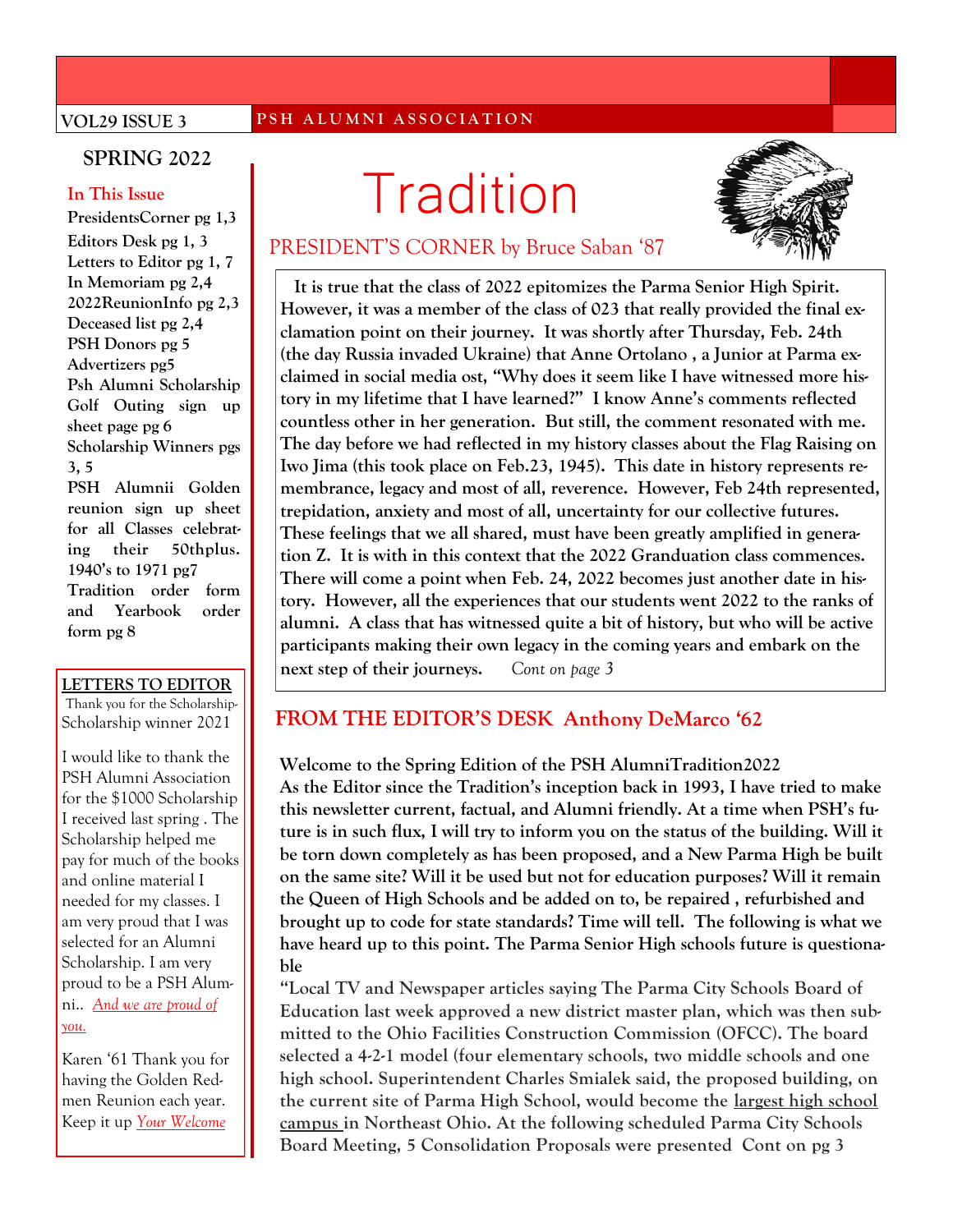# Tradition

Page 2

#### **IN MEMORIAM**

**Our Sympathy goes out to all family and friends who have lost a loved one. Every effort is made to verify notifications of a deceased Alumni member. We ask that you provide some form of verification from a newspaper or other source. Send : Webmaster at pshalumi@gmail.com or the PSH Alumni office 6285 W. 54th St. Parma 44129 Attn A DeMarco 'Dec. 2021 TO April l4 2022**

**'45 BERNARD FRITSCHE '50 JAQUELINE LONG HAW-KINS '51 RITA CAVALLERI LaMOREAUX '54 RICHARD FUNK \*\* '54 EARL HEIDEN \*\* '55 JOHN WIATRAK\*\* '56 ROBERT WETHERBEE\*\* '56 MARIE BOBIK BIACSI\*\* '56 BARBERA KOLAR BLANK\* '56 JAMES SCHOVANEK '56 SANDRA MASKEY PETER-SON**

**'56 CAROL VOGLER BRIGHT '56 TERRY SCHUSTER '56 CHARLES A LYONS '56 JOHN SCHUSTER '57 JEROME T BONTEMPO '57 RITA MAUCH SZUCS '57 BARBARA HINZ GAR RETT\*\* '58 DEANNA KEENAN REPKO\*\* '58 GARY PESTA '59 JIM LINX '59 JOHN DOWNING DEL-MORE\*\* "59 JOHN SAVARDA\*\* '59 ALBERT RIEKER '59 DAVID SLAWSON '60 DAVID DORN '60 DAVID BAKOS \*\* '60 JAMES DOUGLAS LYONS '61 JAMES MACKULIN\*\* '61 DAVID VALLANT \*\* '61 ROBERT MUNDORFF\*\* '61 ROBERT NOTTRODT '61 JUDY ANN BROSOFSKI '61 TERRANCE FINN '61 PAUL MATLAVAGE**

**'61 LORA BAUMERT PAGE '61 SUE PICARD '61 DIANE GRAY LESCZYNSKI '62 HOWARD HECKER \*\* '62 JERRY MITCHELL**

**CONT COLUMN 1 InMemoriam '62 JUDITH BENESCH TRO-HAN**

**'62 GARY WILL '65 WILLIAM MUSAL '65 JAMES DEAU '62 CARL STEIDLE '62 MARILYN HENZ JACOBS '62 JOSEPH GATZ '62 JAMES CIPRIANI '62 KURT SKARL '63 JANET DIMMOCK YORK '63 CHARLES SCHMIDT '63 BARBARA BONTEMPO SOGGS '63 GARY KLUBNIK '63 DENNIS PILNY '63 JOSEPH BISCHOFF\*\* '64 JUDITH DRAGALLA SQUIRE\*\* '64 ALAN MARHEFKA \*\* '65 FRED WISNIEWSKI Cont pg 4 ( \*\*NEW DECEASED )**

#### **REUNION NEWS YEARS ending In 2s AND 7s**

**Class Reunions for 2's and 7's** CLASS of 1962 + 1963 **Contact Anthony De-Marco '62 demarco31@sbcglobal.net or 440- 572-2375 or 'Darlene Wendel DeMarco 63 shoelady45@yahoo.com and leave a message. Reunion to be September 17th PSH 8:30 to 12 am coffee, donuts and tour for those who want to go. Sunday September 18th Noon to 6pm 2022 at Stancato's in Parma**

**CLASS OF 1967 Contact Judy Flamik Message on Facebook page or judyflamik@gmail.com or jaf49@case.edu**

**CLASS OF 1972- Contact Michele Stein Gottschall -7141Green Valley Drive -Mentor, OH 44060. She is on Facebook . Reunion on June 25th at Razzle's Rocker Café in Olmsted Falls township.**

**CLASS OF 1977 contact Julie Freitag Hlavka juliehlavka@ sbcglobal.net**

**Reunion on August 27th at the Pokrova Pavilion**

### **Reunion News Monthly/Quarterly Meetings**

**1948 Monthly for LUNCH at J Bella 1:30 3rd Thursday of the month. Contact: Dave Kane at 216-941-7572.**

**1949 The 2nd Thursday of the month 11:30AM at Michaels at State Rd. and Royalwood Contact Elaine Quint 440-843-3872 1951 Parma Schaaf meets for lunch 1st Friday of every month at Katherine's Restaurant Contact Joan Kalat 440-843-9122**

**1952 contact Jean Walter At 440-582-3641 CONT pg 4**



**If you would like your class monthly meetings listed let us know .**

**Contact Bruce Saban 216-398- 1770 or Tony DeMarco , 440- 572-2375 and leave a message.**

#### **PSH Alumni Association**

*Here is how to contact us*

**pshalumni@gmail.com**

**Web- pshalumni.org Tradition Staff Editor: Anthony DeMarco'62 Darlene Wendel DeMarco'63 Printer Dan Salloum PSH '95 Mike Sposet PSH '95 Web master: Char Eastin Rossi '71 Technical Support Damon DeMarco '89** Leave a phone message for **Anthony at 440-572-2375 or Bruce Saban or Tony at the Main Office 440—885-8687**

#### Alumni Assoc. Board

**President Bruce Saban '87 Anthony DeMarco '62 V.P. Chris Leo '03 Treasurer Judy Sevcik Genco '72 Sec. Debbie Dimas Audie '76 Corresponding Sec. Darlene Wendel DeMarco '63 Lou Bentzen '60 Barb Tomc Filipow '61 Gil Fritzsche '65 Marcia Voss Sendrey '59 Shannon Cole '12 Asst. Treasurer Cathy Smith Kornaker' 79 Barb Bendler Gannon ' 73 Carol Bartel '54 Emeritus Nancy Fedak '66 Emeritus**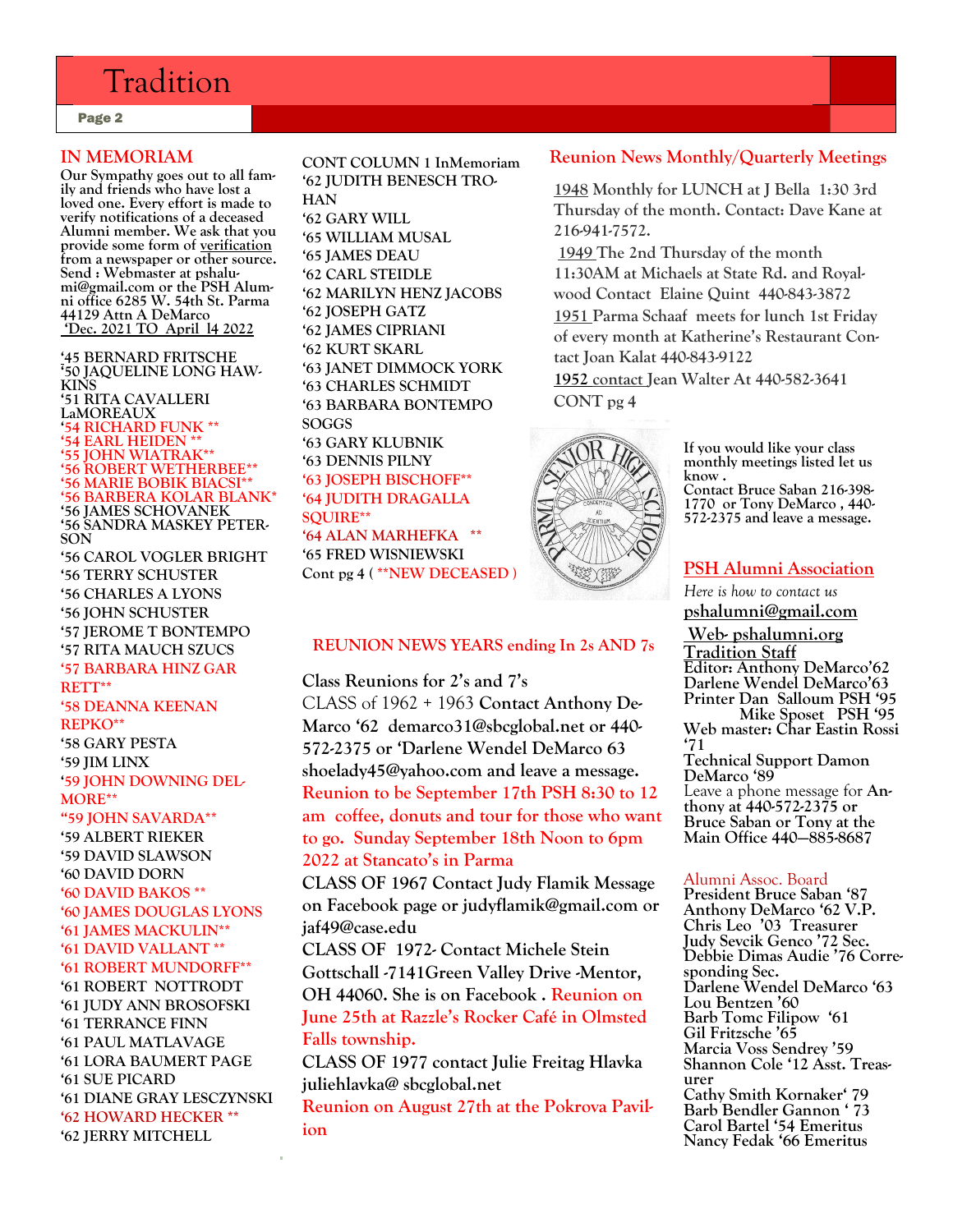# Volume 26, No. 3

Page 3

 **CLASS OF 1982 Trish Baran Poland , Class treasur-**Cont pg 2 **Class Reunions for 2's and 7's contact er and coordinator' 10222 Forestwood Lane N Royalton, Oh 44133 Reunion is on Aug12th at the Brew Garden in Strongsville, from 7 to 9 pm, \$35.00 per person, RSVP by 7-25-2022. Contact through PSHClassof82@gmail.com**

**CLASS OF 1987 CONTACT Dori Ashley doriaashley@gmail.com at 216-319-1115 or Erin Maynard, luvsphotol@yahoo.com**

**CLASS OF 1992 CONTACT Jonessa Naughton Sprock 5807 Bradley Parma 44129 or message her through facebook**

**CLASS OF 1997 25TH Contact Kathleen Tupa Kwiatkowski 8408 Whitehaven Parma 44129 No Re-**

**sponse**

**CLASS OF 2002 20TH Logan Persons NO REUNION THIS YEAR.**

**CLASS OF 2007— Arynn Beeble 440--843– 8419 No responce**

**CLASS OF 2012 10TH Minela Zupljanin 3018 Dellwood Parma44134 zupljanin@sbcglobal.net Emailed no responce** 

**THERE ARE CLASSES FROM THE O'S AND THE 1'S THAT HAVE NOT CONTACTED US ABOUT THEIR PAST REUNION. WE SUGGEST THAT YOU LOOK ON THEIR FACEBOOK PAGE OR THE PSHALUMNI.ORG FOR UP-DATES.**

(cont. from Pg 1) **The PRESIDENT'S CORNER through during their time at Parma Senior High will be more than mere dates. Moreover, they will certainly remember the extraordinary circumstances that surrounded their High School careers. Nonetheless, these circumstances will not define them. No more than the graduating classes of the late 1960's defined them. The 2022 graduating class will be an amalgam of shard experiences, friendships and adventure. I am certain they will remember their time at PSH with great joy and happiness. These feelings, combined with anticipation and exhilaration as the end of the year approaches. It is my pleasure to welcome the class of 2022**

#### **Deceased Teachers-**

**Staff/ Administrators CHARLES "CHUCK " BRAUN—Drivers Ed, KARL ANDERSON –Ind Arts SALLY BERTOLO-Guidance Counselor THOMAS GORMAN-Music KEITH SIDLEY- Special needs RALPH MACKULIN Parma Bus Supervisor TOM DUNFORD English PSH DAN MIHUTA-Art Teacher System Elementary Art Supervisor JOSEPH CHARNIGO-Art PSH System Art Director Asst. Principal PSH 12/11/20 age 92 SUE MINDEK -Math teacher JIM FRITZSCHE Coach / Industrial arts MARY LOU MAKAR Admin WILLIAM McDIARMID Math CHARLES MUMFORD Speech/Debate Teacher**

**Cont previous column RICHARD REUSCH – Guidance Counselor ROBERT REWALT–Art Dept Chair RUSSELL HICKS– Math Dept. Chair MARY GRIVICH MALO-NEY Librarian/Media PATRICIA HANNUM Reading Specialist DAN TADDEO -English Schaaf and PSH RUTH MUELLER Teacher SALLY BUESCH Counselor RAY I SPOSET Administrator DEANNA BONTEMPO English/Special Ed. ALLEN CLANCY IA VIVIAN BONZA English\* JAMES HERRLE Business \* ALAN LAYTON English \* JJOHN BRESON We continue to try to keep in mind those Parma Senior High Teachers who have passed away. Remembering someone who made a difference in our lives.** 





**2022 PSHS Winners Circle Scholarship presentation in the Little Theater. Seniors were informed that they had won a scholarship. Your PSHS Alumni Association gave a total of 11 Scholarships made possible by fundraisers and individual doners. On their behalf Thank you.**

#### **Cont pg1 Editors Desk**

**to the Board of Education. In the 5 proposals presented, 2 or 3 of the 5 required the closing and or tearing down of the current PSH building. We will know more after the June 6th Board meeting. I will try to find out more for the Fall issue. Congratulations to the PSHS Class of 2022 Special to me I graduated from PSHS 60 years ago.**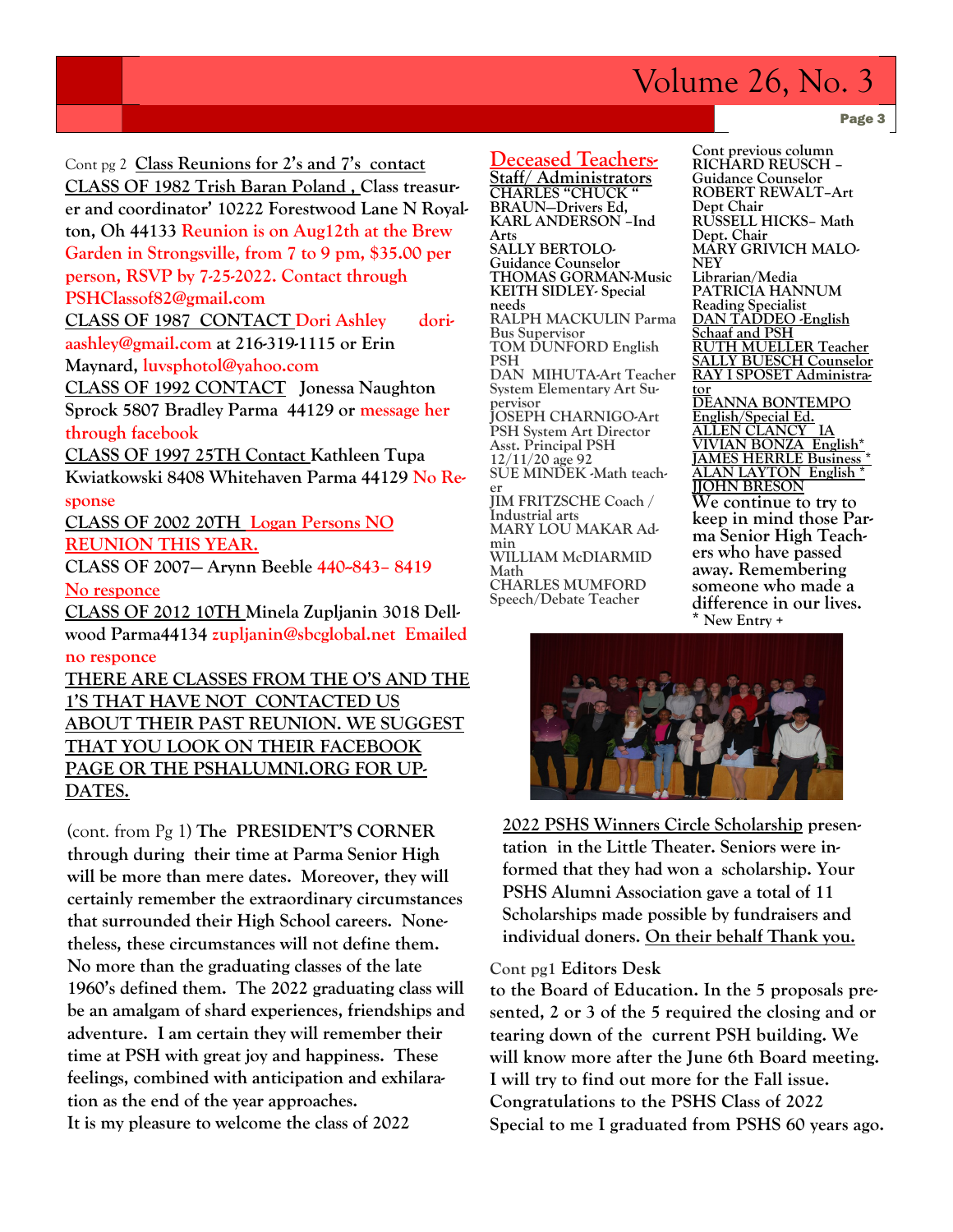# Tradition

Page 4

#### $\pmb{\epsilon}$ '73 SHARON RODDY SCHOTZ ''86 PHYLLIS KARANICO-**Cont pg 2 In Memoriam '66 HELEN COSMOS BANASZAK '67 PEGGY PURSELL CONE '68 DONNA CONRAD '68 KAREN POPEK LANE '68 BARBARA STURTZ PATTERSON-MISCHLER '68 VALERIE HASSING DOMBROWSKI\*\* '68 GEORGE SUSHINSKY\*\* '68 JEANNE BORYCZKA ZERGA\*\* '69 JOSEPH COLLINS '70 LAURA BICKALMEYER HOBE \*\* '70 JOHN BRADNY '70 JOHN ARTHUR '71 STEVE CHAKY '71 TERRI METZGER LONG '71 LORETTA KLISH MATUSEK '71 CHESTER** HOPPERTON '71 JOAN DEAN SHIRAK \*\* '71 DENENSE CZACK VON BENKEN \*\* '72 SHARON KNYSZEK ' 72 KEVEN GORKOSKI '72 FRANK SCHUR '72 SANDRA GOETZ OHNER '72 THOMAS NEUZi '72 SAMUEL ZIGON \*\* – HUFF '73 TAMARA GRISAK COLON '73 MITCHELL FIELD '73 LAWRENCE ORSAGOS '75 DEBORAH GERDING

SQUIRES

'75 GEORGE "CORKY" HALLAL '75 CHRIS DEMBINSKI '76 GEORGE JACOBS JR. '76 JENIFER GEITHER ZAK '77 LAUREL PARKER ROGERS '77 MICHAEL PETRUSKA '77 MON NICA JONES MALONE

#### '77 THERESA KLINGBIL HOP-KINS \*\*

'78 ROBERT FUTO '78 LINDA OSBORNE GRIZAK '78 MICHAEL SABO '79 BRIAN COOK'79 LORI FRANZ DOMBRADY '79 RANDY KOHUT '80 WILLIAM SCHULTZ '80 TIMOTHY RYAN 80 COLLEEN TOMLINSON

#### '80 KIETH TAYLOR \*\*

'80 ROBERT JONES '80 GARY FRANZ '81 MICHAEL BUSH '82 CHRISTOPHER JONES '82 JACQUELINE DOM BROWSKI '82 KELLY KNAUS CARTER '83 PHILLIP GIEROSKY '83 JOHN VALESCU \*\* '84 WILLIAM DINNIN '85 FRANK BRECKEL LAS MARTIN '89 CARL GRUZESKI SMITH

'89 FRANK MONACO '90 ANDREW EDWARDS

\*From DARLENE DEMARCO Tradition Staff\*Many of us are on social media. Please be aware there are many "look alike PSH alumni" sites. We will never ask for any money through social media. We do not sell anything through social media. All of our correspondence would be through "The Tradition" or personal contact. Our official PSH website is pshalumni.org! If you see any other website as PSH ALUMNI ASSOC please let us know and contact us at pshalumni@gmail.com or Bruce Saban at 440-398–1770 . You can also contact Char Rossi our Webmaster.. We are trying to stop scams

'91 TAS GRISANTI '92 MATTHEW STRICK-LER '93 RUTH BETH MAN-KE OMBERG '93 MATTHEW LOEDE '93 ADAM CARVER '93 BRIAN RODERICK 94 LORAIN OGDEN '94 BRIAN GOANS '94 JUNE M BIACSI \*\* '94 CHRISTOPHER DO-NAHUE '95 SUSAN RICHARDS CARVER '97 ADILEN COTTO RO-DRIGUEZ '06 ERICA RIVERA \*\* '06 RICHARD REED \*\*

#### 2015 STEPHANIE RAD-WANSKI

**\*\*\* NEW SINCE LAST ISSUE**

**IF THERE'S A MISTAKE ,** let us know. **WE WILL CORRECT IT AS SOON AS POSSIBLE**  Correction Dan McGinty 1972 not deceased. Incorrect information sent to us. Sorry for the mixup Same names one not from ParmaSr.

#### CONT PAGE 2 **MONTHLY AND QUARTERLY CLASS LUNCHEONS OR MEETINGS**

**1955 Katherines Restaurant Pearl Rd. Lunch the 11:30 last Wed of the months Contact Bob Funk 440—476—6662**

**1956** Quarterly Brunch the 3rd Saturday in March, June, Sept, and Dec11:30a.m. Fugi Grill p**arty room 1930 Snow Rd. at Broadview call Carol or Judy 440-237-0020**

**1958 Lunch The 3rd Tuesday in April May, June, July, August, Sept At Katherines 12-3 pm Contact John Tomco 440-799-2737 or C Gerhardstein @ carolg712@sbcglobal.net** 1959 **Women meet the 3rd Thursday of the month at Dagneses Contact for information Gerry Pofok. Men meet 1st Wednesday every month. 1960 &1961 Dinner every month at various Parma Restaurants. Contact Judy Love Girard @ 440 -888-4911 monthly and quarterly meeting. If you would like your class monthly meetings listed let us know. Contact Tony DeMarco at 6285 W54 Street Parma 44129 Include information on your meetings.**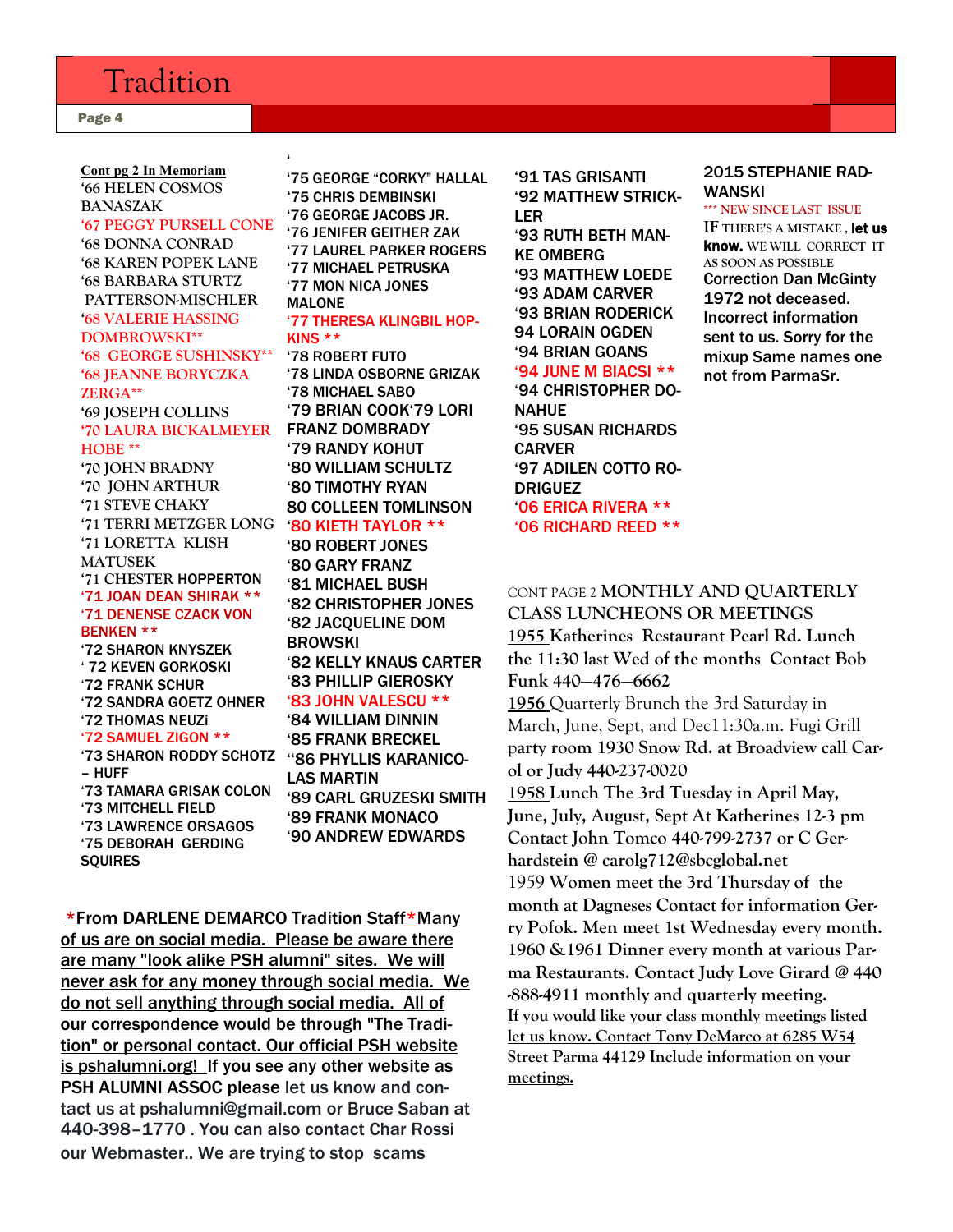# Volume 26, No. 3

#### **THE TRADITION IS NOW ACCEPTING BUSINESS CARD**

**ADS. Today we have been given the green light on accepting certain types of ads for the Tradition because we now send them 1st class mail. The Tradition and the PSH Alumni Assoc. retains the final acceptance on content and acceptance of all ads. We will not accept political, religious, or objectionable business cards. All ads must be submitted by a PSH Alumni. Send photo ready art work to the PSH Alumni Association Attn Tony De-Marco 6285 West 54 th St. Parma, OH. 44129 Ad cost is \$25 for 1 issue or \$70 for all 3 yearly issues.** 

![](_page_4_Picture_3.jpeg)

**CAR CARE SPECIALISTS**  $\frac{1}{2}$  from have any problem with your vehicle, let us give<br>you our honest, expert, straightforward advice so the job is done right - the first time!

Your 100% Satisfaction is Absolutely Guaranteed!

**Fred Cerny** 216-741-0446 (Phone) 216-741-0447 (Fax)

5481 State Rd. Parma, OH 44134

#### **Fred Cerny '84**

 BRUCE TRAMMELL '67 BROKER KWELEVATE KELLER WILLIAMS REALTY Office 440—888—8800 x 203 Mobile—216—970—8143 bruce@thebrucetrammellgroup.com 7087Pearl Rd. Middleburg Hts.,44130

# **A CLEVELAND TRADITION 1967 ANTONIO'S**

# **Shoppes at Parma**

 **7401 W. Ridgewood Drive The Shops At Parma (440) 886—2511 OWNER Joe LoSchiavo '74 - LOYAL PSH ALUMNI** 

### **PSH ALUMNI DONORS 2020—2022**

**All donations are tax deductible. Remember our \$1\* for each year you have been a graduate of Parma High or PSH. Include your name (maiden), address, class year, a phone# and or email address where you can be reached. Send your donation to PSH Alumni Attn. A.DeMarco 6285 W 54th St Parma, Oh 44129 Make checks payable to the PSH Alumni Association and indicate** 

**where you would like your donation to go to. For an individual Scholarship please contact Anthony De-Marco or Bruce Saban by mail at PSH Alumni 6285 W54th St Parma, OH 44129 Scholarships Donations 2020-21-22 Class of 1969 3 Scholarships 1953 Richard Trackler Golden Reunion David Diedrich Linda Kovach Diedrich '72 Jerry Rampelt '64 Monetary Donations to Alumni Association Richard Pinkerton '51 Wayne Ecke '62 Jim Redovian '61 Paula Gunderman Hill '62 Jim Tichy '67 Class of 1967 Class of 1962 Class of 1968 Sue Fedorchak Botsakis '63 Ron Courey '56 Anonymous-\$To Archives Thomas Stager '66 Anthony DeMarco '62 Darlene Wendel DeMarco '63 Joe LoSchiavo '74 Jerry Franklin '70 Bev Bartos Burns'67 Fred Cerny '84 Kathleen Dellaria Owen '62 David Evans '63**

Page 5

Previous column Cont Andrew Thersa Nixon '96 Bruce Trammell '67 Penny Rabbitts Doyle '66 Carol Brown Erml '59 George Erml'56 Cathy Tisdall Gettling '64 Judy Dezso Martins '56 Ernie Lees '55 Mary Ellen Felice Petras '61 Lori Soggs '64 Pat Bammerlin Volk and Husband

### **2022 PSHS ALUMNI SCHOLARSHIPS TOTAL OF \$11'000 \* INCLUDES 4 INDIVIDUAL**

**VETERANS BILLIE LEE MOORE**

**BOARD OF GOVERNORS CHLOE BENNETT**

**FOUNDERS MADISON KEKIC**

**LEADERSHIP LOGAN ZIOL**

**CAREER PREP MARLEY RULE** 

**JERRY RAMPELT '64 HALLE WRIGHT**

**LINDA KOVACH DIEDRICH 1972 MEMORIAL ELLIOT COOK**

**GOLDEN REDMAN REUN-ION SOPHIA FRANKS**

**PSH ALUMNI RICHARD TRACKLER '53 LOGAN ZIOL**

**CLASS OF '69 RYAN SEBERA** 

**DR.KAREN BENYA BILLIE LEE MOORE**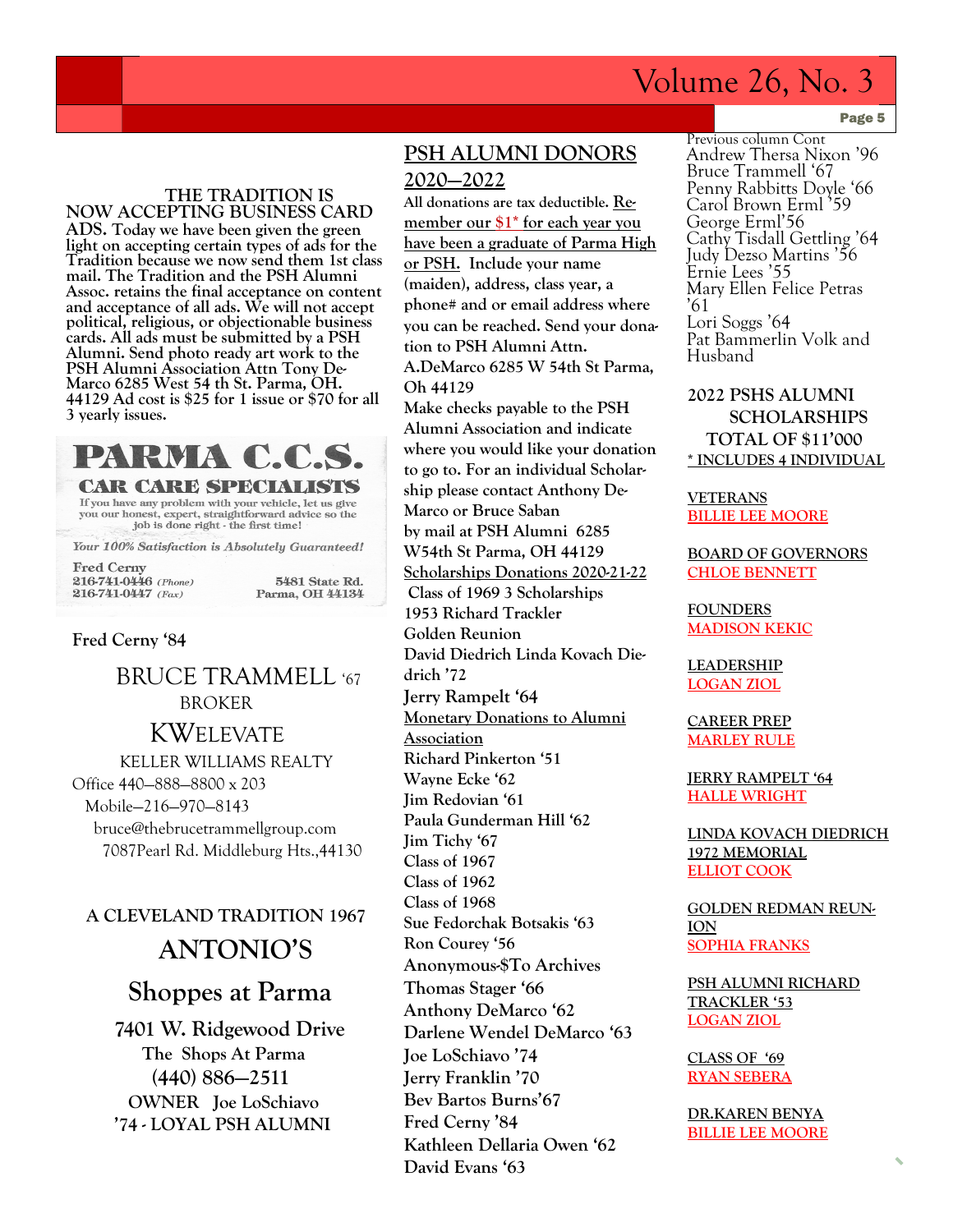# **25th ANNUAL PARMA SENIOR HIGH ALUMNI ASSOCIATION SCHOLARSHIP & OPERATING FUNDRAISER GOLF OUTING**

### FRIDAY, JUNE 24th 2022

**LOCATION : RIDGEWOOD GOLF COURSE**

**TIME : 9 AM SHOTGUN (CHECK IN AT 8:15)**

**FORMAT : 4 PERSON 18 HOLE SCRAMBLE Prizes Men's/ Women's -Team – Drive , Pin shot.**

**DONATION : \$ 100.00/ INCLUDES GOLF, BREAKFAST, LIGHT LUNCH , DINNER (\$30.00 /PERSON DINNER ONLY)**

| <b>ATTENDEE</b> #1                                          | GOLF DINNER |  |
|-------------------------------------------------------------|-------------|--|
| <b>ATTENDEE #2</b>                                          | GOLF DINNER |  |
| <b>ATTENDEE #3</b>                                          | GOLF DINNER |  |
| <b>ATTENDEE #4</b><br>_____________________________________ | GOLF DINNER |  |

 **SPONSOR A HOLE: \$100 FULLY DEDUCTIBLE — INCLUDES HOLE SIGNAGE, PROGRAM**  LISTING & RECOGNITION IN FALL TRADITION TOTAL ENCLOSED

**Please enclose a check for the full amount to: PSH ALUMNI ASSOC GOLF OUTING Send to: PSHAA C/O BRIAN VEVERKA**

> **3200 FOREST OVERLOOK SEVEN HILLS, OH 44131**

Reservations must be received by FRIDAY, JUNE 10, 2022

**+NO REFUNDS ATER FRIDAY,** JUNE 17, 2022 **Contact: Brian Veverka 440-829-2690 or PSH.Alumni.Golf@gmail.com Web: www.facebook.com/PSH.Alumni.Golf SEND SIGN DEADLINE** 6/1/**2022 DUE TO CONSTRUCTION OF THE CLUBHOUSE.THERE WILL BE NO REGISTRATIONS AT THE GOLF COURSE THE DAY OF THE OUTING.**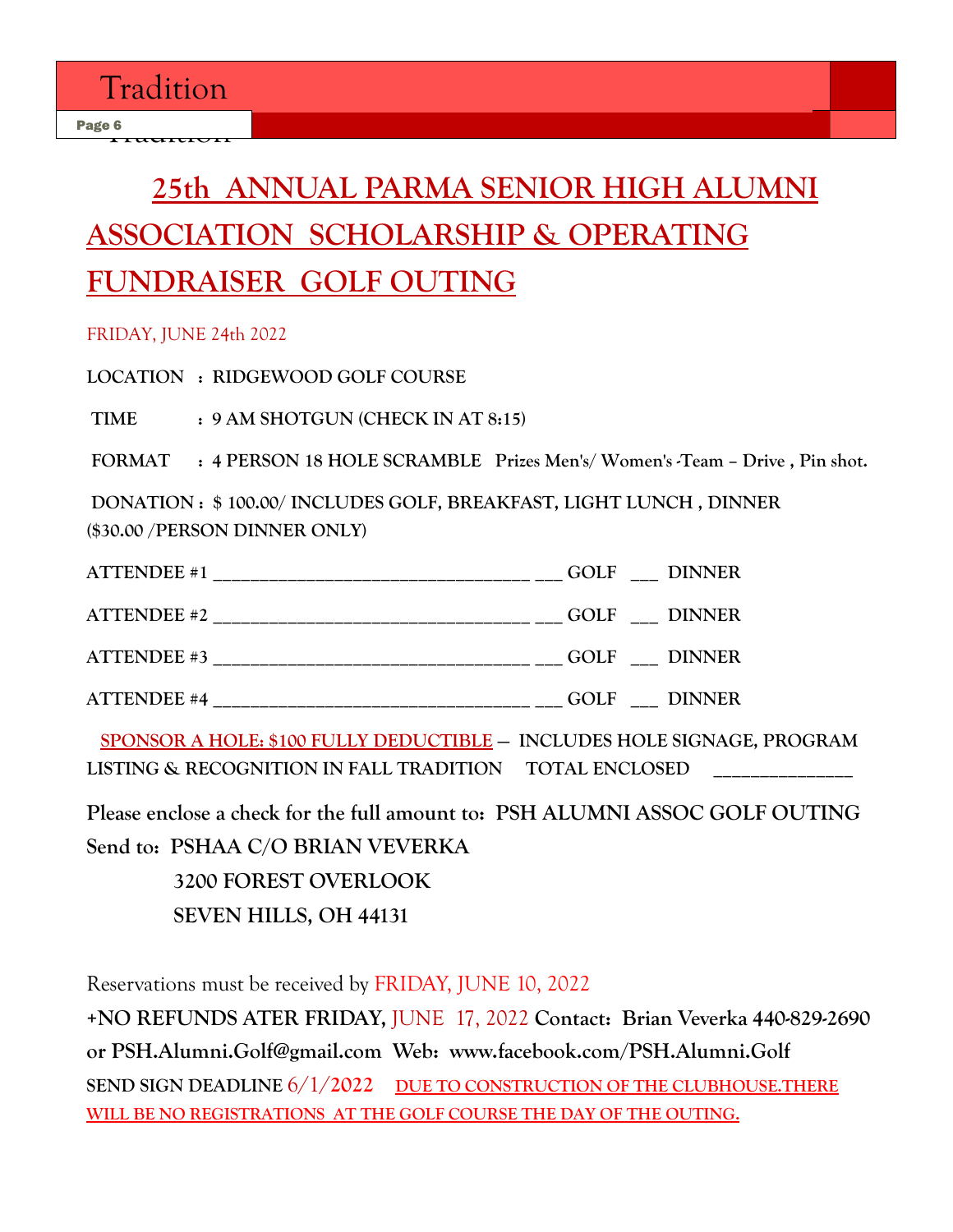Page 7

# **10th ANNUAL GOLDEN REUNION Aug 27th 2022 PARMA SENIOR HIGH SCHOOL CAFETERIA and BUS LOOP 6285 WEST 54TH STREET PARMA OHIO . SATURDAY – AUGUST 27th 2022 TIME: 8:30 AM – 12:00 NOON COST:\$10 – Includes water, coffee, soft drinks, snacks and an Anniversary individually wrapped Cupcake. AN EARLIER TIME FRAME IS DUE TO A CHANGE IN THE PARMA SCHOOL DISTRICTS BUILDING USAGE POLICY. NO LUNCH WILL BE SERVED. MASKS ARE OPTIONAL FOR THIS YEAR**

**The 10 th annual PSH Alumni Golden Reunion will take place on Saturday, August 27th 2022 in the PSH Cafeteria and Bus Loop. You are invited because your class has celebrated its' 50th class reunion. It is a chance to meet classmates, not only from your class, but from classes before and after your graduation. This year's reunion will include classes from 1940 thru 1971 This is for Parma Senior High School, Parma Schaaf High, and Parma High Ridge Road graduates and their spouses/significant others/ and friends. No LUNCH will be served. Deadline for advanced registration is August 11th 2022. ADS AND SPONSOR-SHIPS: If you wish to place an ad or become a sponsor, we have 4 ad levels and 1 sponsor level. We have 3 donation levels. All ads, sponsors and donations will be featured in the reunion program and in the Winter Tradition Newsletter. Deadline for ads, is Aug 1st. Ads must have photo ready art included. ART WORK, ads to: Tony at demarco31@sbcglobal.net Or 21408 Creekside Dr. Strongsville, OH 44149** 

| ADS Business Card - \$25 |      | <b>SPONSORS \$100</b> | <b>DONATIONS:</b> \$25 – Red |              | Circle one |
|--------------------------|------|-----------------------|------------------------------|--------------|------------|
| Quarter Page - \$40      |      |                       |                              | $$50$ - Grey |            |
| Half Page -              | \$50 |                       |                              |              |            |

|                                                                                                      |                                       |                                         |  | (All Sponsors and donations are 100% Tax Deductible) RSVP BY COMPLETING THE FORM BELOW AND IN- |  |  |
|------------------------------------------------------------------------------------------------------|---------------------------------------|-----------------------------------------|--|------------------------------------------------------------------------------------------------|--|--|
| CLUDE YOUR CHECK PAYABLE TO: "PSH GOLDEN REUNION". SEND CHECKS TO: PATTY FRITZ - 12887 OLYMPUS WAY - |                                       |                                         |  |                                                                                                |  |  |
| STRONGSVILLE OHIO 44149. PLEASE MAKE SEPARATE CHECKS FOR ADS/SPONSORSHIPS/                           |                                       |                                         |  |                                                                                                |  |  |
|                                                                                                      | DONATIONS AND ATTENDANCE AT THE EVENT |                                         |  |                                                                                                |  |  |
|                                                                                                      |                                       |                                         |  |                                                                                                |  |  |
|                                                                                                      |                                       |                                         |  |                                                                                                |  |  |
|                                                                                                      |                                       |                                         |  |                                                                                                |  |  |
|                                                                                                      |                                       | Graduation year<br><u>Canadian year</u> |  |                                                                                                |  |  |
|                                                                                                      |                                       | SPOUSE GUESTS 1 2                       |  |                                                                                                |  |  |
|                                                                                                      |                                       |                                         |  |                                                                                                |  |  |
|                                                                                                      |                                       |                                         |  |                                                                                                |  |  |
|                                                                                                      |                                       |                                         |  |                                                                                                |  |  |